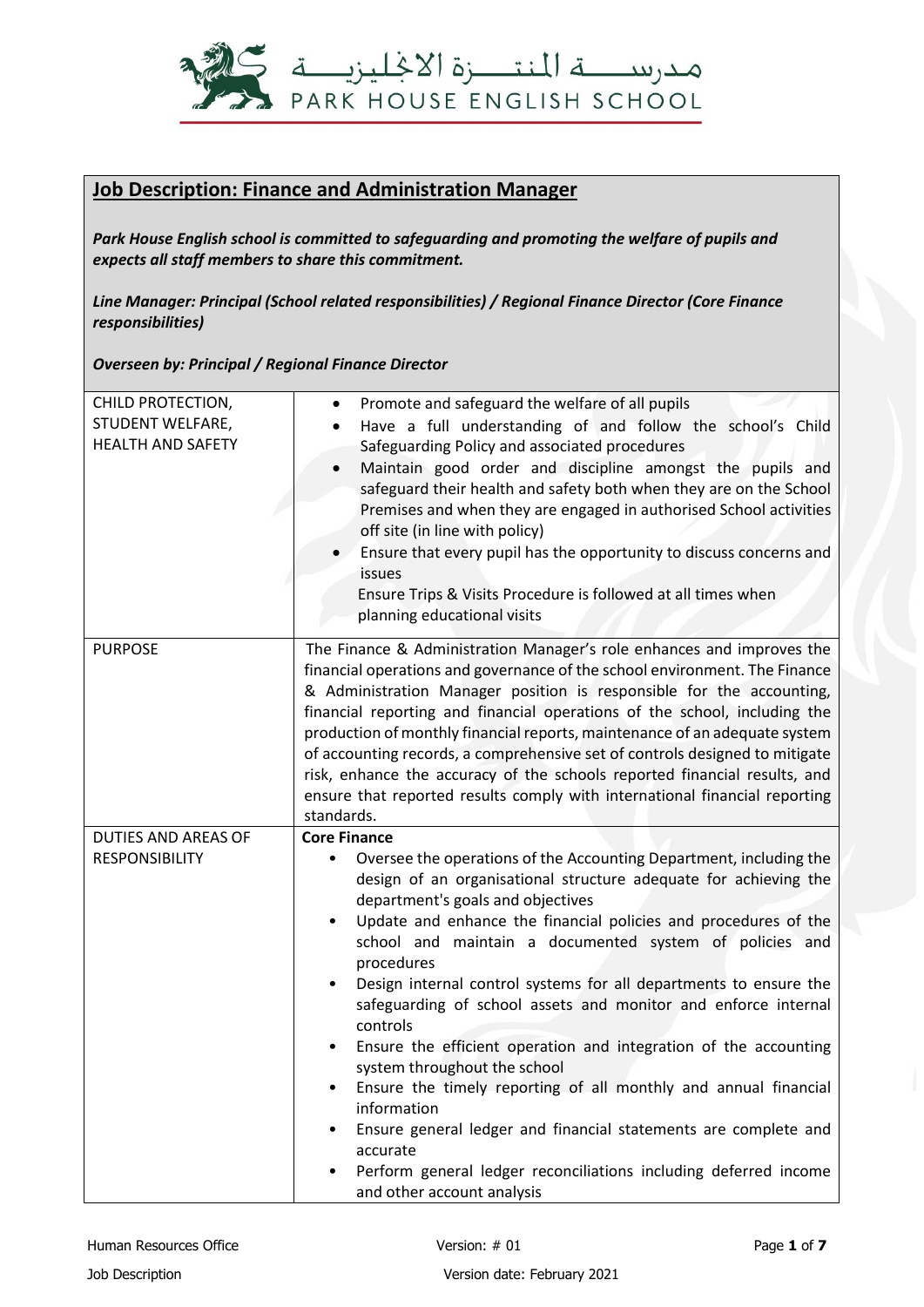

| Each month end, update a 'month end' folder with detailed balance<br>$\bullet$                                                                      |
|-----------------------------------------------------------------------------------------------------------------------------------------------------|
| sheet reconciliations for all balance sheet items                                                                                                   |
| Daily cash reporting and monthly bank reconciliations<br>$\bullet$                                                                                  |
| Manage the production of the annual budget and forecasts<br>$\bullet$                                                                               |
| Liaise with banks, audit, legal and tax providers as necessary<br>$\bullet$                                                                         |
| Comply with government reporting requirements and tax filings<br>$\bullet$                                                                          |
| KPI and performance monitoring<br>$\bullet$                                                                                                         |
| Maintain the fixed asset register by supervising the recording of all<br>$\bullet$                                                                  |
| items in the inventory, maintaining pertinent records and ensuring                                                                                  |
| adequate treatment of fixed asset acquisitions and disposals                                                                                        |
| Manage payables, receivables and invoicing functions of the school<br>$\bullet$                                                                     |
| efficiency                                                                                                                                          |
| Monitor debt levels and compliance with debt covenants<br>$\bullet$                                                                                 |
| Prepare monthly budget variance reports and work with the<br>$\bullet$                                                                              |
| Headmaster on corrective actions                                                                                                                    |
| Provide financial analysis for decision support including capital                                                                                   |
| investments, pricing decisions, and contract negotiations                                                                                           |
| Assist the group with gathering data and preparing reports for key<br>$\bullet$                                                                     |
| personnel as requested                                                                                                                              |
| Ensure the school has adequate insurance cover at all times                                                                                         |
| Liaise with suppliers and clients when needed to ensure the smooth<br>$\bullet$                                                                     |
| running of the day to day operations                                                                                                                |
| Reviewing of operational contracts to ensure "best value" is achieved<br>$\bullet$                                                                  |
| Provide financial analysis for decision support including capital<br>$\bullet$                                                                      |
| investments, pricing decisions, and contract negotiations<br>Assist the group with gathering data and preparing reports for key<br>$\bullet$        |
| personnel as requested                                                                                                                              |
| Prepare and submit payroll to the bank<br>$\bullet$                                                                                                 |
| Supervise the Accounts Department, which includes enhancing the<br>$\bullet$                                                                        |
| department development and setting the departmental objectives                                                                                      |
| Enforcing the group authorisation limits table<br>$\bullet$                                                                                         |
| Ad hoc duties as required<br>$\bullet$                                                                                                              |
|                                                                                                                                                     |
| <b>School Operations &amp; Administration</b>                                                                                                       |
|                                                                                                                                                     |
| <b>Specific areas of responsibility</b>                                                                                                             |
| ICT                                                                                                                                                 |
| Determine with the Regional Head of ICT appropriate IT<br>٠                                                                                         |
| infrastructure and ensure contractors fulfill installation as per                                                                                   |
| specification agreed                                                                                                                                |
| With the Regional Head of ICT ensure resources, support and training<br>$\bullet$<br>are provided to enable work colleagues to make the best use of |
| available IT                                                                                                                                        |
| Ensure contingency plans are in place in the case of technology<br>$\bullet$                                                                        |
| failure                                                                                                                                             |
| Raise to Regional Head of ICT any issues relating to ICT from the                                                                                   |
| school perspective                                                                                                                                  |
|                                                                                                                                                     |
| Health & Safety (H&S)                                                                                                                               |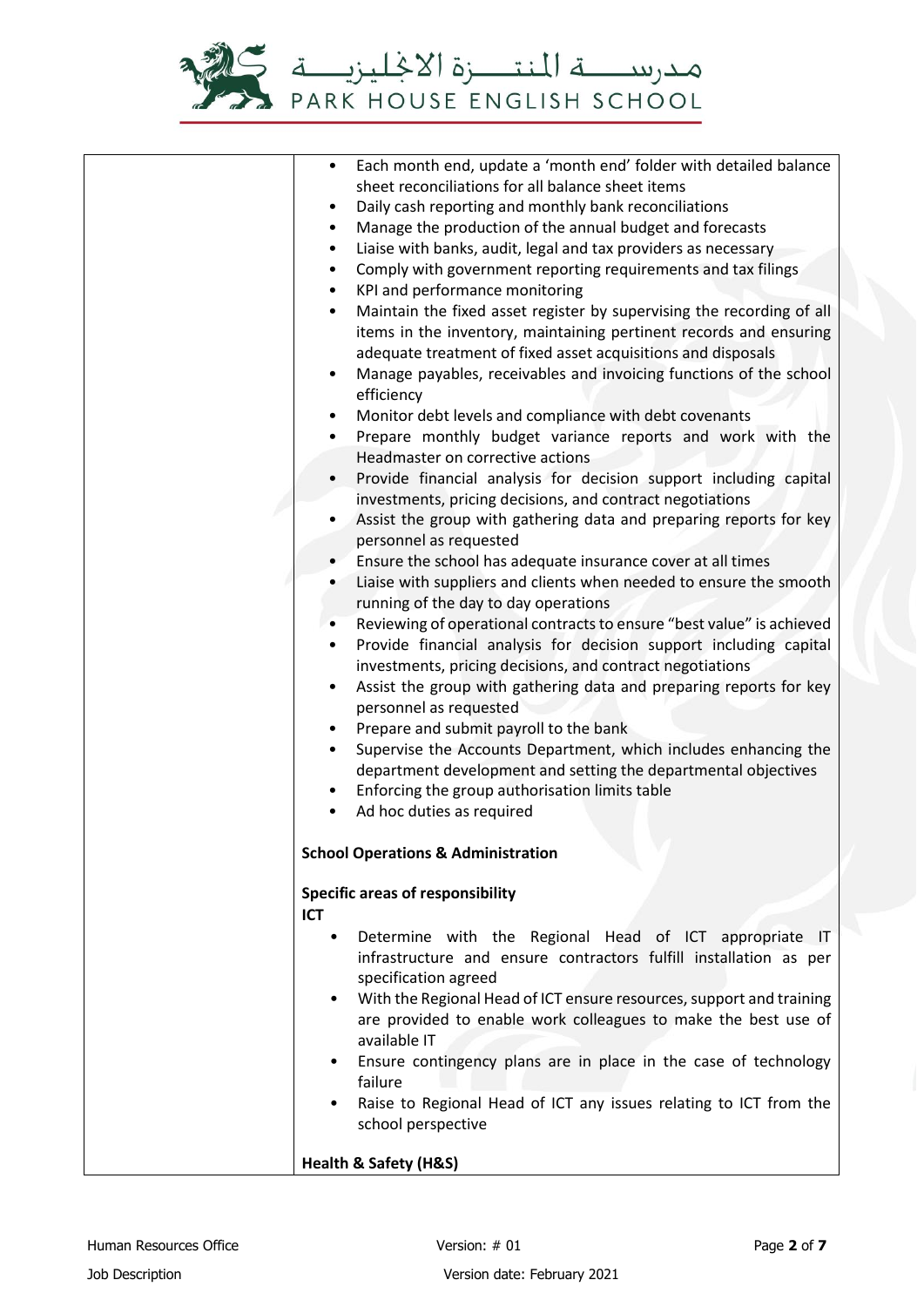

|                   | Work closely with H&S coordinator to ensure that school is H&S<br>compliant from an ISP Group perspective and from a local regulatory |
|-------------------|---------------------------------------------------------------------------------------------------------------------------------------|
|                   | perspective                                                                                                                           |
|                   | Ensure that all incidents are recorded in "360" system                                                                                |
|                   | Review and allocate Budget accordingly to ensure H&S compliance                                                                       |
| <b>HR</b>         |                                                                                                                                       |
| ٠                 | Work with school HR to ensure Group and local regulatory                                                                              |
|                   | compliance of employees                                                                                                               |
| $\bullet$         | Manage with the support of HR the PRO for the school and ensure                                                                       |
|                   | government compliance is maintained including reporting and                                                                           |
|                   | licensing                                                                                                                             |
|                   | Ensure that all details that flow from Cezanne to the payroll system                                                                  |
|                   | are accurate and correct                                                                                                              |
| <b>Facilities</b> |                                                                                                                                       |
|                   | Work with school Facilities Manager to ensure budget is                                                                               |
|                   | appropriately allocated to ensure the up keep and maintenance of                                                                      |
|                   | the building                                                                                                                          |
|                   | Monitor the financial progression of CAPEX projects with Regional                                                                     |
|                   | Head of Facilities and ensure budget targets are met                                                                                  |
|                   | Work with facilities manager to maximise income from external                                                                         |
|                   | sources such as letting of facilities                                                                                                 |
|                   | Procurement                                                                                                                           |
|                   | Overseeing procurement of goods and services using best practice                                                                      |
|                   | model and ensuring best value                                                                                                         |
|                   | Establishing of robust systems of control for purchase of goods and                                                                   |
|                   | services                                                                                                                              |
|                   | Ensure that an inventory of assets is prepared and maintained                                                                         |
|                   | <b>Administration</b>                                                                                                                 |
|                   | Ensure that the school is fully compliant                                                                                             |
|                   | Establish effective whole school administrative functions which                                                                       |
|                   | deliver outcomes within the school's vision                                                                                           |
| ٠                 | Establish and use effective methods to review and improve                                                                             |
| $\bullet$         | administrative systems<br>Ensure all appropriate records are maintained                                                               |
|                   |                                                                                                                                       |
|                   | <b>General Areas of Responsibility</b>                                                                                                |
|                   | Prepare business cases for areas such as accommodation, transport,                                                                    |
|                   | ICT infrastructure, service contracts such as catering and landscaping                                                                |
|                   | etc with respective functional heads                                                                                                  |
| ٠                 | Be part of the school SLT (Senior Leadership Team), both academic &<br>nonacademic                                                    |
| ٠                 | Advise the SLT immediately where mismanagement of school funds                                                                        |
|                   | is suspected, or value compromised                                                                                                    |
|                   | Work with school Admissions team and with Regional Head of                                                                            |
|                   | Admissions to ensure that the school is on track to achieve its targets.                                                              |
|                   | Monitor progress and raise any concerns as and when required                                                                          |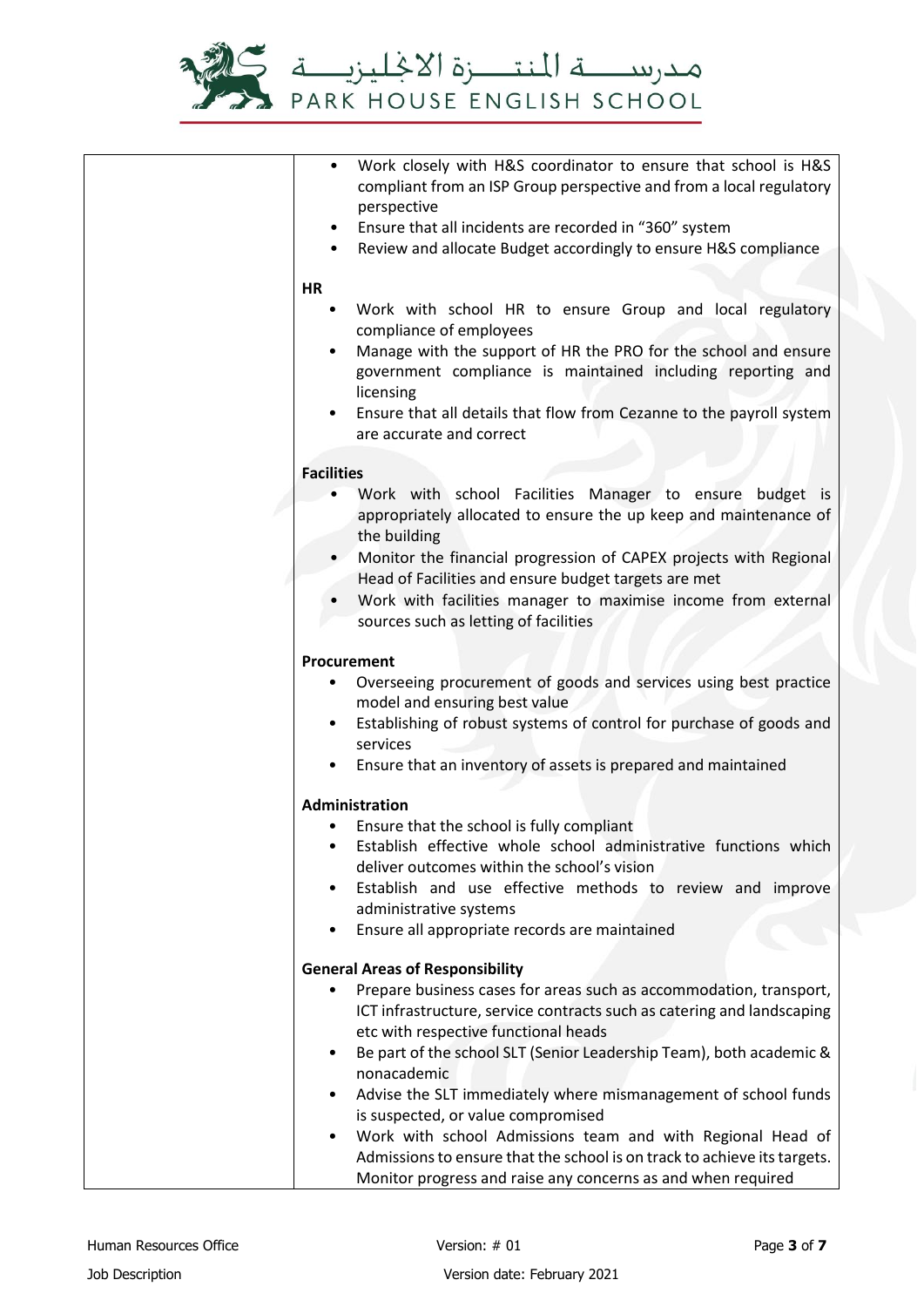

|                             | Seek professional advice on insurance and advise the Principal on<br>appropriate insurances for the school and implement and manage<br>such schemes accordingly<br>Undertake such other reasonable responsibilities and tasks that may,<br>$\bullet$<br>from time to time, be assigned by the Regional Managing Director &<br>Finance Director - Middle East and the International Schools<br>Partnership |  |
|-----------------------------|-----------------------------------------------------------------------------------------------------------------------------------------------------------------------------------------------------------------------------------------------------------------------------------------------------------------------------------------------------------------------------------------------------------|--|
|                             | <b>Health and Safety</b>                                                                                                                                                                                                                                                                                                                                                                                  |  |
|                             | Emphasizes the importance of safety in all areas of the curriculum,<br>$\bullet$<br>communicating to the pupils the importance of a responsible<br>attitude towards personal safety, the safety of others and respect for<br>Park House English School's property and equipment                                                                                                                           |  |
|                             | Safeguard Park House students<br>Take all necessary and reasonable precautions to protect students,<br>equipment, materials, and facilities                                                                                                                                                                                                                                                               |  |
|                             | Assist in implementing all policies and rules governing student life<br>and conduct                                                                                                                                                                                                                                                                                                                       |  |
|                             | Ensure that, all the necessary health and safety rules and procedures<br>are being followed                                                                                                                                                                                                                                                                                                               |  |
|                             | Maintain an awareness of all the health and safety measures to be<br>taken when in school                                                                                                                                                                                                                                                                                                                 |  |
| <b>PROFILE</b>              | Bachelor's Degree in Finance; Finance specific certification<br>٠<br>Chartered Accountant or equivalent<br>Minimum 4 years accounting/school operational experience.<br>English is mandatory<br>Arabic is an advantage                                                                                                                                                                                    |  |
| <b>SKILLS AND KNOWLEDGE</b> | <b>Competencies:</b>                                                                                                                                                                                                                                                                                                                                                                                      |  |
|                             | A self-starter managing a varied workload and deadline driven<br>Ability and commitment to seeing a change process through from<br>start to finish<br>Excellent communication and people skills at all levels<br>٠                                                                                                                                                                                        |  |
|                             | Ability to coordinate and collate data                                                                                                                                                                                                                                                                                                                                                                    |  |
|                             | Strong technical skills                                                                                                                                                                                                                                                                                                                                                                                   |  |
|                             | IFRS knowledge<br>٠                                                                                                                                                                                                                                                                                                                                                                                       |  |
|                             | <b>Health and Safety Awareness</b>                                                                                                                                                                                                                                                                                                                                                                        |  |
|                             | Energetic and enthusiastic                                                                                                                                                                                                                                                                                                                                                                                |  |
|                             | A dynamic, positive approach to deliver the school's vision<br>٠                                                                                                                                                                                                                                                                                                                                          |  |
|                             | Self-motivation and ability to take initiatives<br>Demonstrate an understanding of & commitment to our best                                                                                                                                                                                                                                                                                               |  |
|                             | practice model                                                                                                                                                                                                                                                                                                                                                                                            |  |
|                             | Good knowledge and information of school operations                                                                                                                                                                                                                                                                                                                                                       |  |
|                             | Skilled in the use of finance and accounting system                                                                                                                                                                                                                                                                                                                                                       |  |
|                             | Ability to establish and maintain effective working relationships with<br>staff                                                                                                                                                                                                                                                                                                                           |  |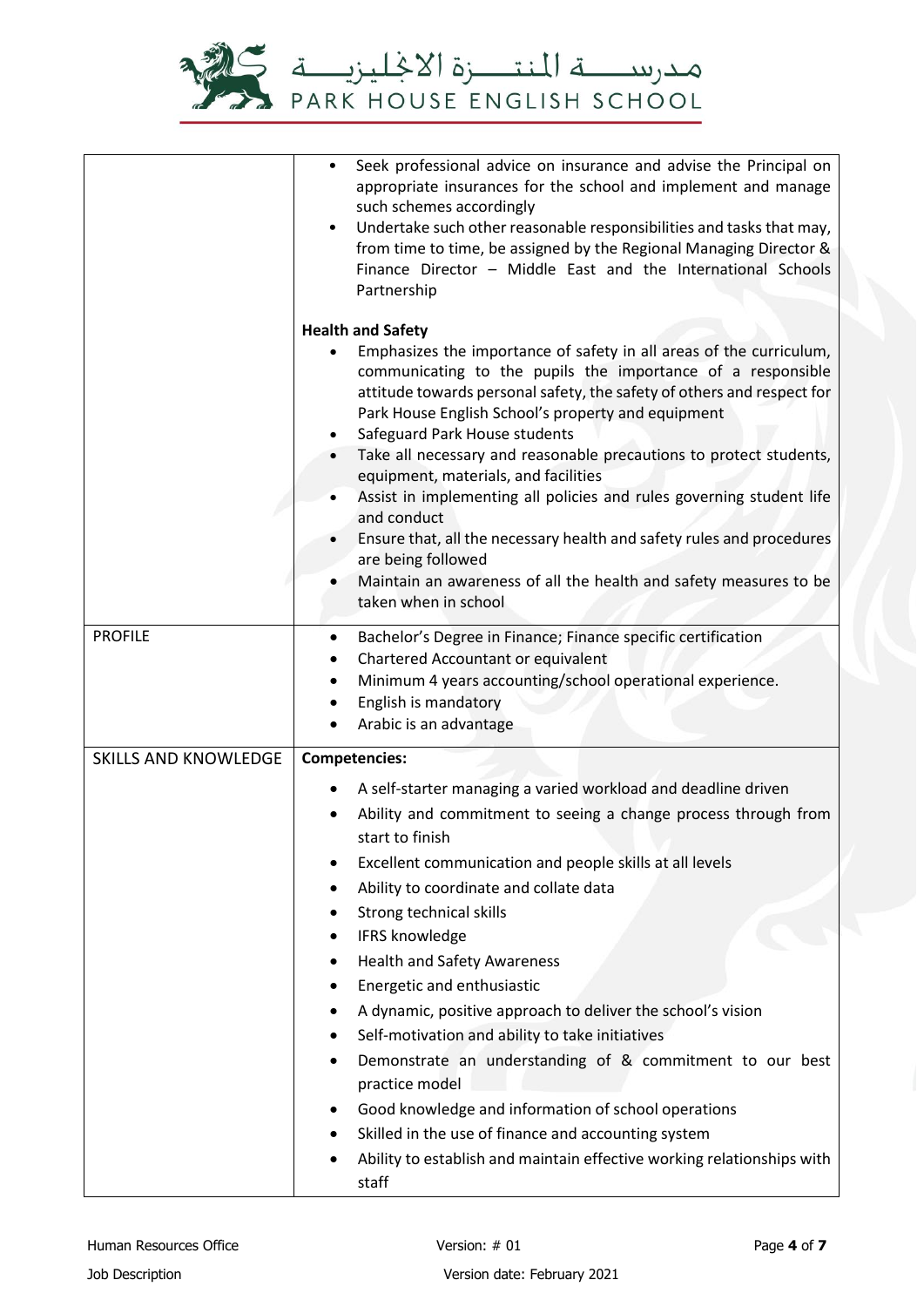

|              | Presentation skills with the ability to present information in a concise<br>$\bullet$                                                                                                                                                                                                                                                                                                                                                                                                                                                                                 |  |
|--------------|-----------------------------------------------------------------------------------------------------------------------------------------------------------------------------------------------------------------------------------------------------------------------------------------------------------------------------------------------------------------------------------------------------------------------------------------------------------------------------------------------------------------------------------------------------------------------|--|
|              | and professional manner                                                                                                                                                                                                                                                                                                                                                                                                                                                                                                                                               |  |
|              | Organization skills: well organized and able to prioritize tasks and                                                                                                                                                                                                                                                                                                                                                                                                                                                                                                  |  |
|              | workload                                                                                                                                                                                                                                                                                                                                                                                                                                                                                                                                                              |  |
|              | High level of customer service<br>٠                                                                                                                                                                                                                                                                                                                                                                                                                                                                                                                                   |  |
|              | Critical thinking                                                                                                                                                                                                                                                                                                                                                                                                                                                                                                                                                     |  |
|              | Ability to negotiate, persuade and motivate others                                                                                                                                                                                                                                                                                                                                                                                                                                                                                                                    |  |
|              | Willing attitude to be a part of the school team                                                                                                                                                                                                                                                                                                                                                                                                                                                                                                                      |  |
|              | Strong sense of professionalism                                                                                                                                                                                                                                                                                                                                                                                                                                                                                                                                       |  |
|              | Safeguarding and welfare of children                                                                                                                                                                                                                                                                                                                                                                                                                                                                                                                                  |  |
|              | A collaborative team-player with excellent interpersonal skills                                                                                                                                                                                                                                                                                                                                                                                                                                                                                                       |  |
|              | Behaviour management                                                                                                                                                                                                                                                                                                                                                                                                                                                                                                                                                  |  |
|              | Demonstrated competency to use computer applications related to                                                                                                                                                                                                                                                                                                                                                                                                                                                                                                       |  |
|              | the role, including word processing and spreadsheet applications                                                                                                                                                                                                                                                                                                                                                                                                                                                                                                      |  |
|              | Record keeping and report preparation methods<br>٠                                                                                                                                                                                                                                                                                                                                                                                                                                                                                                                    |  |
|              | Interpersonal skills including tact, courtesy and patience                                                                                                                                                                                                                                                                                                                                                                                                                                                                                                            |  |
|              | <b>Customer focused</b>                                                                                                                                                                                                                                                                                                                                                                                                                                                                                                                                               |  |
|              | Flexibility, multi-tasking mindset and an ability to deal with shifting                                                                                                                                                                                                                                                                                                                                                                                                                                                                                               |  |
|              | priorities                                                                                                                                                                                                                                                                                                                                                                                                                                                                                                                                                            |  |
|              | Dealing with external advisors (bank, auditors, tax etc.)                                                                                                                                                                                                                                                                                                                                                                                                                                                                                                             |  |
|              | Willingness to undertake appropriate Professional Development                                                                                                                                                                                                                                                                                                                                                                                                                                                                                                         |  |
|              | <b>Attributes:</b>                                                                                                                                                                                                                                                                                                                                                                                                                                                                                                                                                    |  |
|              | Empathetic listener and patient                                                                                                                                                                                                                                                                                                                                                                                                                                                                                                                                       |  |
|              | Integrity and confidentiality                                                                                                                                                                                                                                                                                                                                                                                                                                                                                                                                         |  |
|              | Internationally minded                                                                                                                                                                                                                                                                                                                                                                                                                                                                                                                                                |  |
|              | <b>Emotional intelligence</b>                                                                                                                                                                                                                                                                                                                                                                                                                                                                                                                                         |  |
|              | Intercultural awareness, creative                                                                                                                                                                                                                                                                                                                                                                                                                                                                                                                                     |  |
|              | Flexible and a can-do attitude                                                                                                                                                                                                                                                                                                                                                                                                                                                                                                                                        |  |
| <b>OTHER</b> | Whilst every effort has been made to explain the main duties and<br>responsibilities of the post, each individual task undertaken may not be<br>identified.                                                                                                                                                                                                                                                                                                                                                                                                           |  |
|              | Employees will be expected to comply with any reasonable request from a<br>manager to undertake work that is not specified in this job description.<br>Employees are expected to be courteous to colleagues and provide a<br>welcoming environment to visitors and telephone callers.<br>The school will endeavour to make any necessary reasonable adjustments to<br>the job and the working environment to enable access to employment<br>opportunities for disabled job applicants or continued employment for any<br>employee who develops a disabling condition. |  |
|              |                                                                                                                                                                                                                                                                                                                                                                                                                                                                                                                                                                       |  |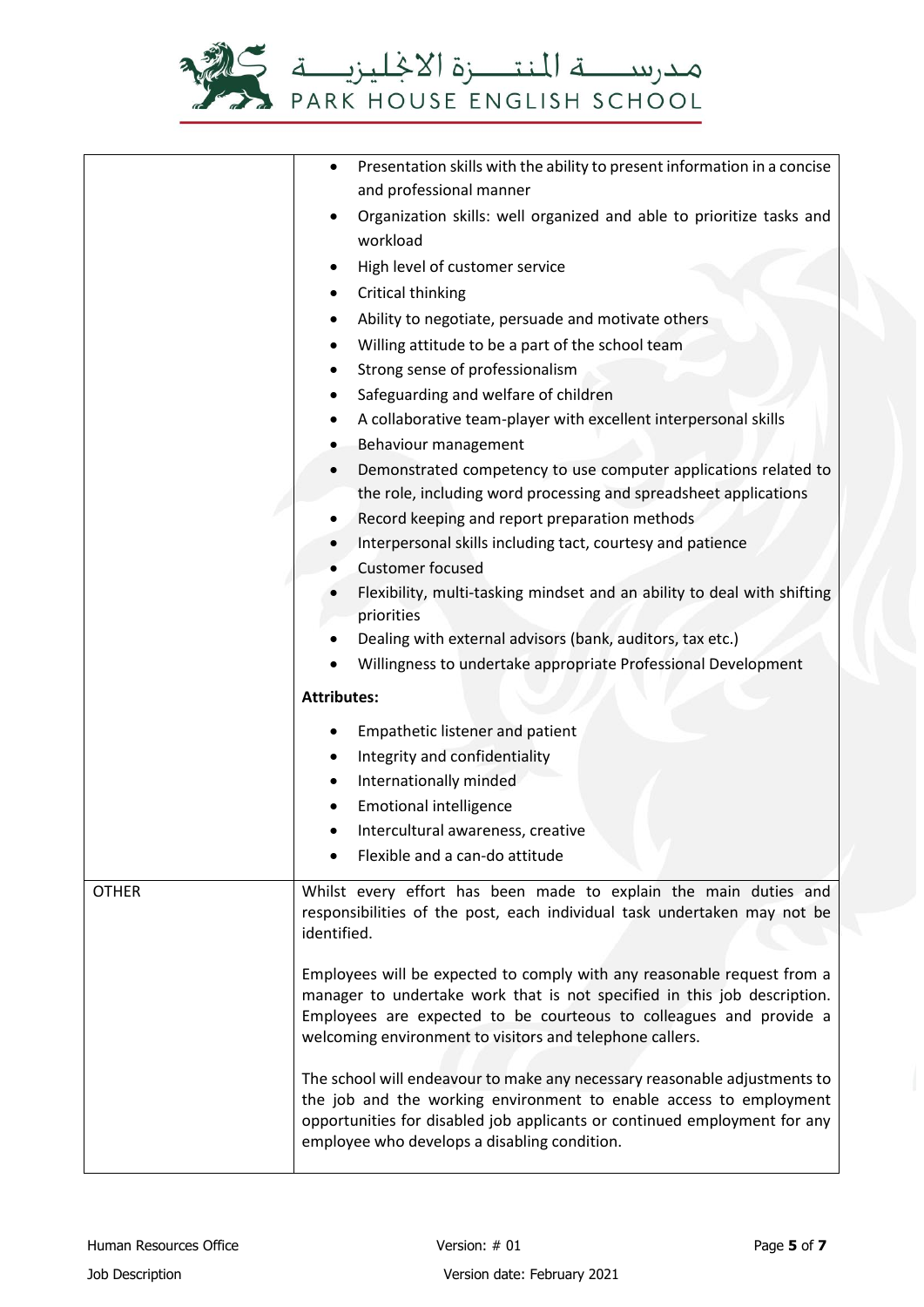

| This job description is current at the date shown, but, in consultation with<br>you, may be changed by the Principal to reflect or anticipate changes in the<br>job commensurate with the grade and job title.                                                                                                                                                                                                                                                                                                                                                                                                                                                                       |
|--------------------------------------------------------------------------------------------------------------------------------------------------------------------------------------------------------------------------------------------------------------------------------------------------------------------------------------------------------------------------------------------------------------------------------------------------------------------------------------------------------------------------------------------------------------------------------------------------------------------------------------------------------------------------------------|
| As a member of the staff of Park House you will need to comply with the<br>below:<br>Compliance with the school's Vision, Mission and Policies<br>$\bullet$<br>Positive Professional Relationship with all staff members are<br>$\bullet$<br>maintained<br>Contact with students is on a strictly professional basis with the<br>$\bullet$<br>physical and emotional safety of students being of paramount<br>importance<br>The hours of work as arranged with the principal are strictly<br>$\bullet$<br>followed<br>This position entails working with information, much of which is held in<br>confidence.<br>Under no circumstances is this confidentiality to be<br>compromised |
|                                                                                                                                                                                                                                                                                                                                                                                                                                                                                                                                                                                                                                                                                      |

| <b>Approvals</b> |            |
|------------------|------------|
| Line Manager:    | Principal: |
| Employee:        | HR:        |

## **The International Schools Partnership**

Park House English School is part of The International Schools Partnership (ISP).

The International Schools Partnership (ISP) is a growing group of committed colleagues in financially responsible schools around the world, all of which aim to be the school of choice in their local area. Learning is at the heart of everything we do for our pupils, colleagues and parents. We are committed to getting better, all the time.

ISP was founded by an experienced team of committed educationalists and commercial operators who have worked together over many years. Our growing group of private schools located in the UK, the USA, Europe, Costa Rica, Chile, Colombia, Ecuador, the United Arab Emirates, Qatar, Malaysia, Mexico and Peru educate children and pupils from 2-18 years of age. We have now expanded to 45 schools delivering multiple curricula and building on local brands and reputations with around 45,000 pupils and 7,000 staff located across the globe.

We believe that successful schools are the ones that put learning at the heart of everything they do, always aiming to create rounded individuals that are able to forge successful careers and lives in a rapidly changing world. Our goal is to enable our schools as the leading school of choice in their local area. We are a truly international group working in different cultures and speaking different languages. We work across countries and cultures, too, by working with each other and with other schools and communities. At ISP we continue to engage with schools around the world who are interested in becoming part of our global group of schools and look forward to welcoming more pupils and staff to the group.

All our schools: